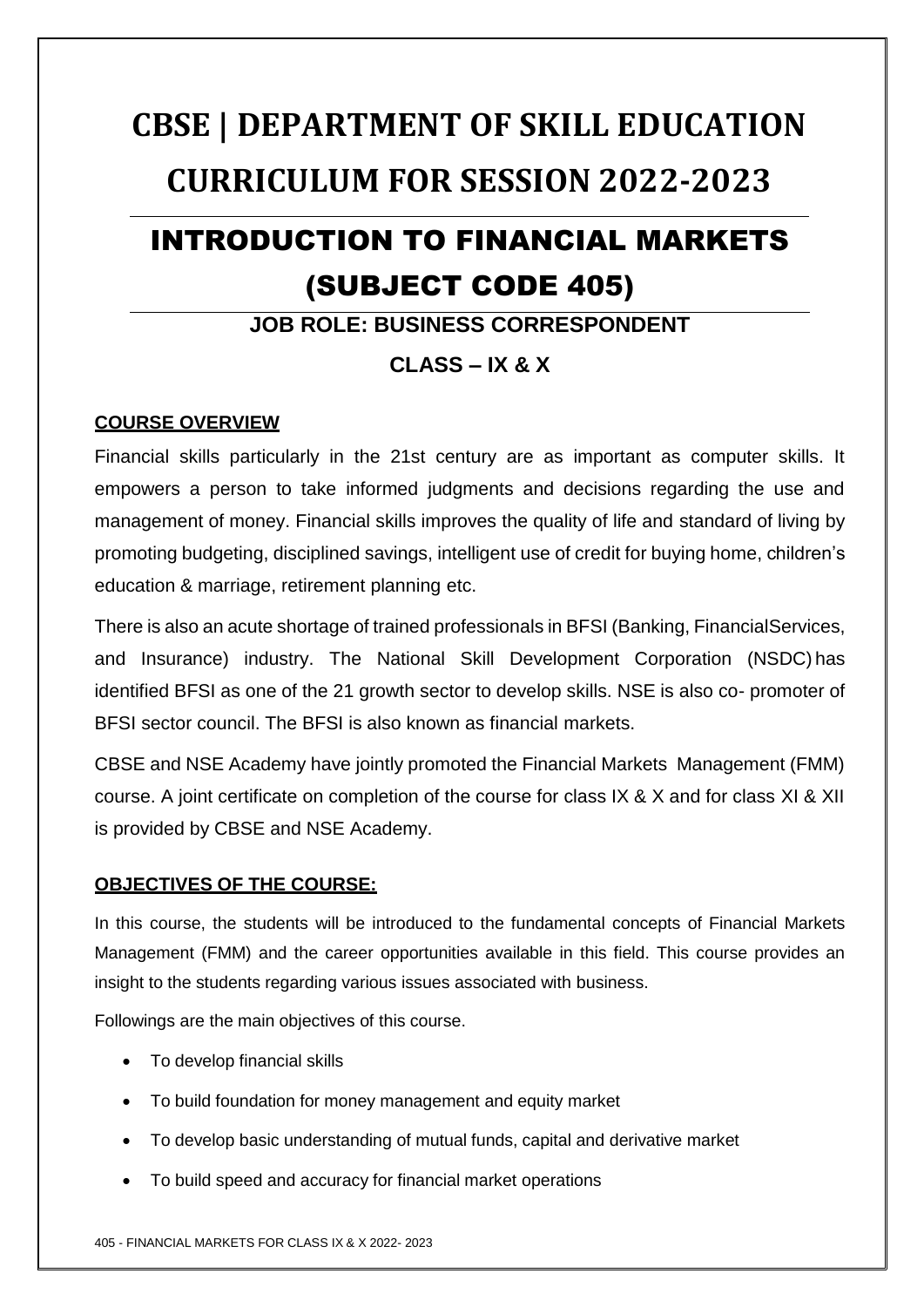- To develop business acumen and entrepreneurial skills for financial markets
- To gain knowledge of green skills for environment protection
- To develop computer skills required for financial market.
- To learn oral and written communication skills to deal with clients
- To understand regulatory requirements while working in financial markets

#### **SALIENT FEATURES:**

- Vertical mobility Students starting from class IX can continue to study Financial Markets in CBSE till XII, and thereafter till Post Graduation in college and university. They can also get preference for admission in the same stream (Financial Markets) in Universities for BBA, B.Com and 5 years Integrated MBA in Financial Market.
- Joint Certificate NSE Academy provides industry certificates apart from CBSE and NSE Academy providing joint certificate.
- Books Books for FMM subjects are readily downloadable from CBSE website by click of a mouse.
- Skill Development NSE Academy helps skill development through internet based mock simulator software, NSE Learn to Trade-NLT.
- Save time Students will save up to 1 year by passing 2/4 NCFM Modules while studying FMM in CBSE schools.
- Career opportunities Students can acquire employable skills for life and virtually there is no retirement. They can be employed in Banks, Mutual Funds, Stock Market, Currency Market, Commodity Market, Teaching, KPOs, and BPOs etc. in BFSI (Banking Financial Services & Insurance) sector.
- Career for 21st Century FMM is the career for the tech savvy young persons in the 21st century. Your office can be anywhere in the world, if you have a laptop or smart phone with internet connection. There is lifelong learning as well as earning opportunities.
- Employment potential A candidate on completion of FMM and on attaining the age of employment will be a preferred candidate (compared to general market candidates without any specific skills ) in the job roles of Back office executive, equity dealer, relationship executive, mutual fund executive, sales executive for selling financial services etc.inbanks, broking firms, KPOs, asset management companies etc.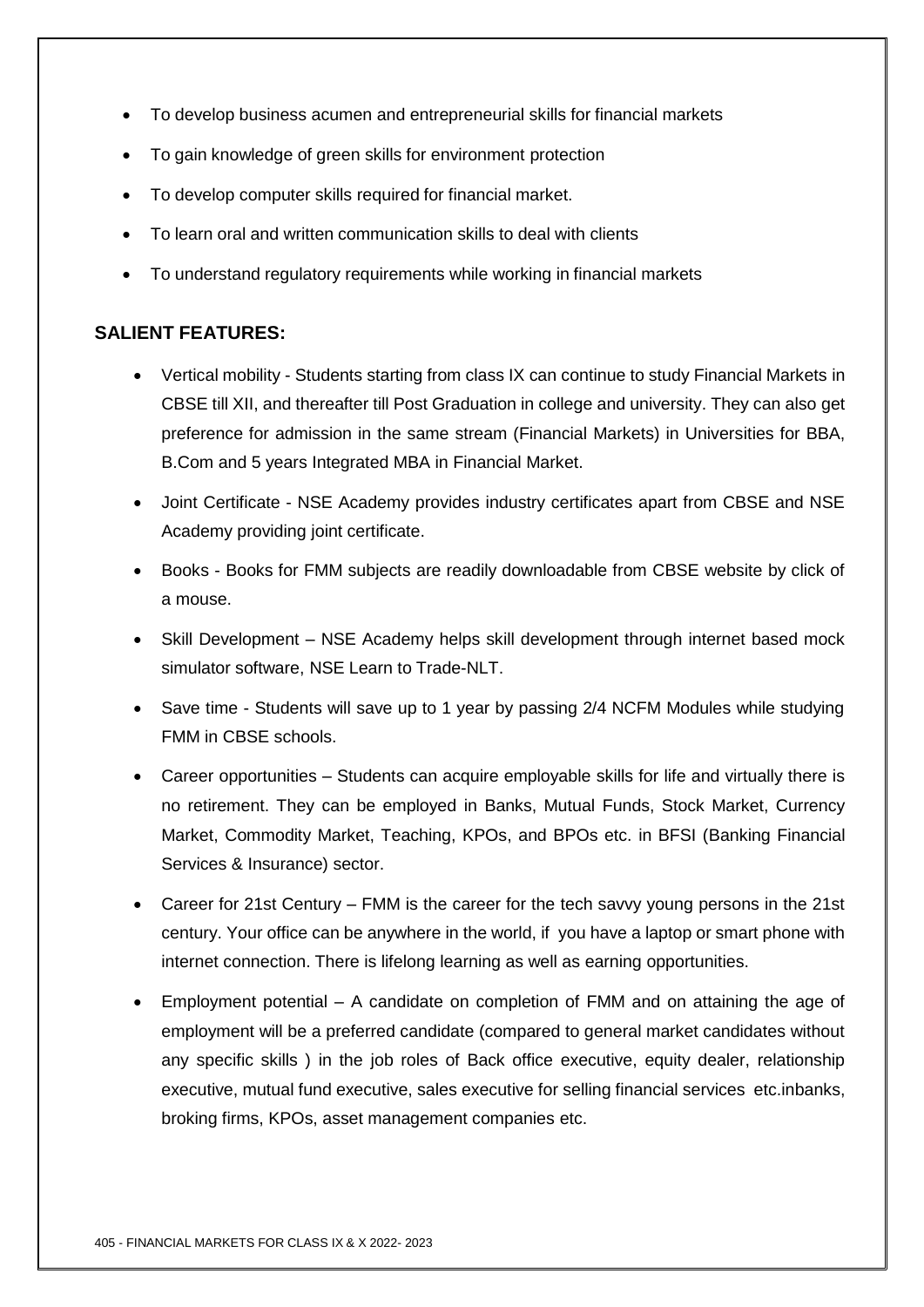#### **LIST OF EQUIPMENT AND MATERIALS:**

The list given below is suggestive and an exhaustive list should be prepared by the skill teacher. Only basic tools, equipment and accessories should be procured by the Institution so that the routine tasks can be performed by the students regularly for practice and acquiring adequate practical experience.

#### **Equipment's required for Computer Lab / Classroom:**

- 1. Computers
- 2. LCD Projector with screen
- 3. White/Black Boards
- 4. Internet Connection

NSEMART Software (Internet based software) to be provided by NSEMART Software on enrolment of students.

#### **CAREER OPPORTUNITIES:**

FMM is the career for the tech savvy young persons in the 21st century. Your office can be anywhere in the world, if you have a laptop or smart phone with internet connection. There is lifelong learning as well as earning opportunities. Students can acquire employable skills for lifeand virtually there is no retirement. They can be employed in Banks, Mutual Funds, Stock Market, Currency Market, Commodity Market, Teaching, KPOs, and BPOs etc. in BFSI (Banking Financial Services & Insurance) sector.

A candidate on completion of FMM and on attaining the age of employment will be a preferred candidate (compared to general market candidates without any specific skills) in the job roles of Back office executive, equity dealer, relationship executive, mutual fund executive, sales executive for selling financial services etc.in banks, broking firms, KPOs, asset management companies etc.

#### **VERTICAL MOBILITY:**

Graduation: After passing out from school, they can go for BBA (FM), B Com (FM), 5 years integrated MBA (FM) with option to leave after 3 years as BBA (FM), B.Voc (FM) or B.Voc(FS) with universities and colleges who have tie up with NSE Academy. Many universities/colleges also give preference in admission to FMM students in these courses.

Post-Graduation: A large number of universities in India also offer MBA/ M Com in (Financial Markets) in collaboration with NSE Academy.

#### **CURRICULUM:**

This course is a planned sequence of instructions consisting of Units meant for developing employability and Skills competencies of students of Class IX and X opting for Skills subject along with other subjects.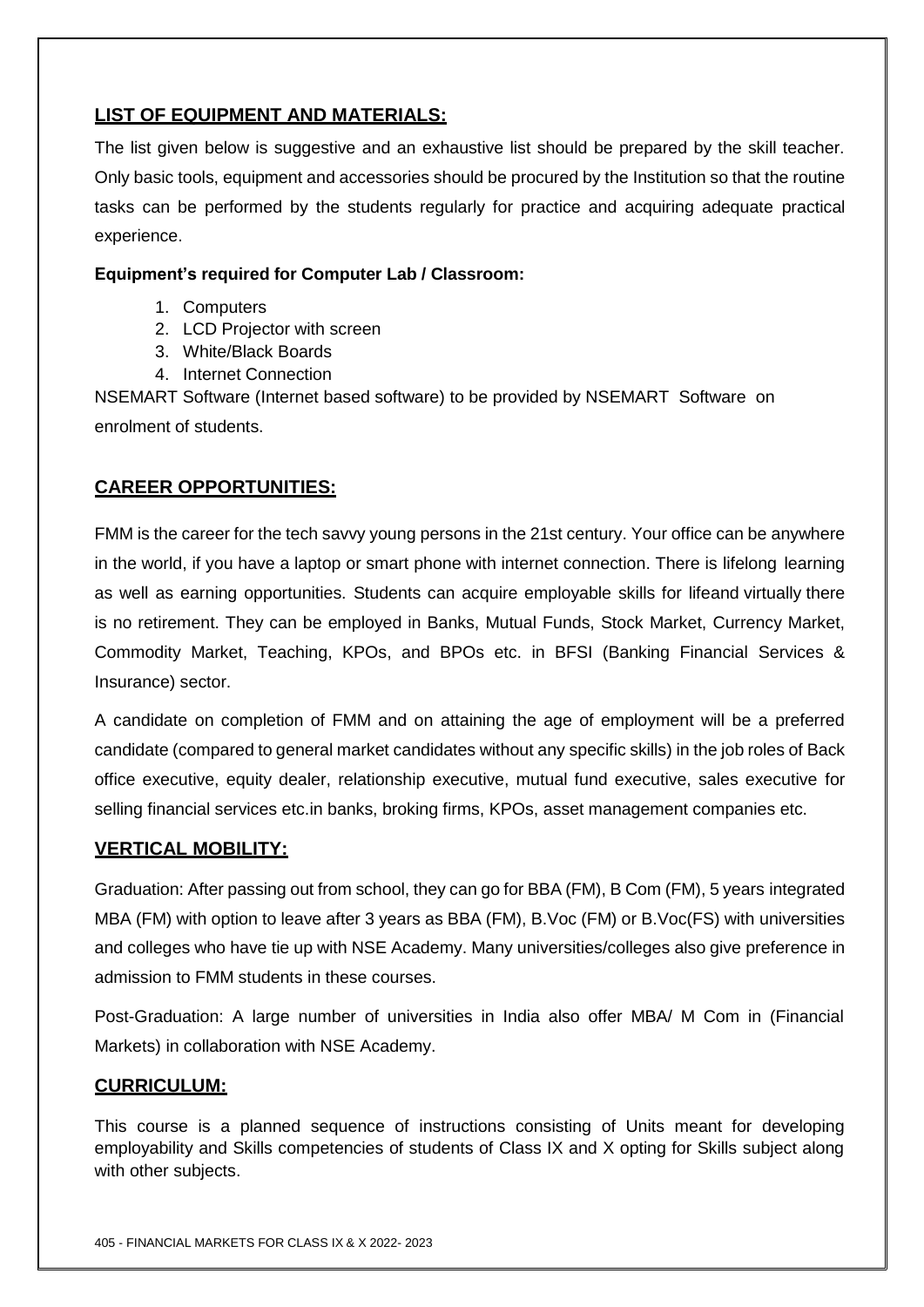## INTRODUCTION TO FINANCIAL MARKETS (SUBJECT CODE - 405)

## CLASS – IX (SESSION 2022-2023)

**Total Marks: 100 (Theory-50 + Practical-50)**

|                            | <b>UNITS</b>                                                       | <b>NO. OF HOURS</b><br>for Theory and<br><b>Practical</b><br>220 | <b>MAX. MARKS</b><br>for Theory and<br><b>Practical</b><br>100 |
|----------------------------|--------------------------------------------------------------------|------------------------------------------------------------------|----------------------------------------------------------------|
|                            | <b>Employability Skills</b>                                        |                                                                  |                                                                |
|                            | Unit 1: Communication Skills-I                                     | 13                                                               | $\overline{2}$                                                 |
| Part A                     | Unit 2: Self-Management Skills-I                                   | 07                                                               | $\overline{2}$                                                 |
|                            | Unit 3 : ICT Skills-I                                              | 13                                                               | $\overline{2}$                                                 |
|                            | Unit 4 : Entrepreneurial Skills-I                                  | 10                                                               | $\overline{2}$                                                 |
|                            | Unit 5 : Green Skills-I                                            | 07                                                               | $\overline{2}$                                                 |
|                            | <b>Total</b>                                                       | 50                                                               | 10                                                             |
|                            | <b>Subject Specific Skills</b>                                     |                                                                  |                                                                |
|                            | Unit 1: Money - What it is                                         | 10                                                               | 04                                                             |
|                            | Unit 2: Money Exchange Systems                                     | 8                                                                | 03                                                             |
|                            | Unit 3: Key Characteristics of Money                               | 5                                                                | 02                                                             |
|                            | Unit 4: What is Financial Planning                                 | 11                                                               | 06                                                             |
| <u>ന</u><br>$\blacksquare$ | Unit 5: What is income                                             | 5                                                                | 02                                                             |
| Part                       | Unit 6: What is Expenses                                           | 5                                                                | 02                                                             |
|                            | Unit 7: What is Bank                                               | 03                                                               | 01                                                             |
|                            | Unit 7: What is Bank                                               | 13                                                               | 05                                                             |
|                            | Unit 8: Why Save                                                   | 8                                                                | 03                                                             |
|                            | Unit 9: Setting Goals                                              | 8                                                                | 03                                                             |
|                            | Unit 10: Systematic Saving and investments                         | 11                                                               | 05                                                             |
|                            | Unit 11: Making a Budget                                           | 08                                                               | 04                                                             |
|                            | <b>Total</b>                                                       | 95                                                               | 40                                                             |
|                            | <b>Practical Work</b>                                              |                                                                  |                                                                |
| $\mathbf C$                | Project                                                            |                                                                  | 10                                                             |
|                            | Viva based on Project                                              | 15                                                               | 05                                                             |
| Part                       | <b>Practical File</b><br>Demonstration of skill competency via Lab |                                                                  | 10                                                             |
|                            | <b>Activities</b>                                                  | 60                                                               | 25                                                             |
|                            | <b>Total</b>                                                       | 75                                                               | 50                                                             |
|                            | <b>GRAND TOTAL</b>                                                 | 220                                                              | 100                                                            |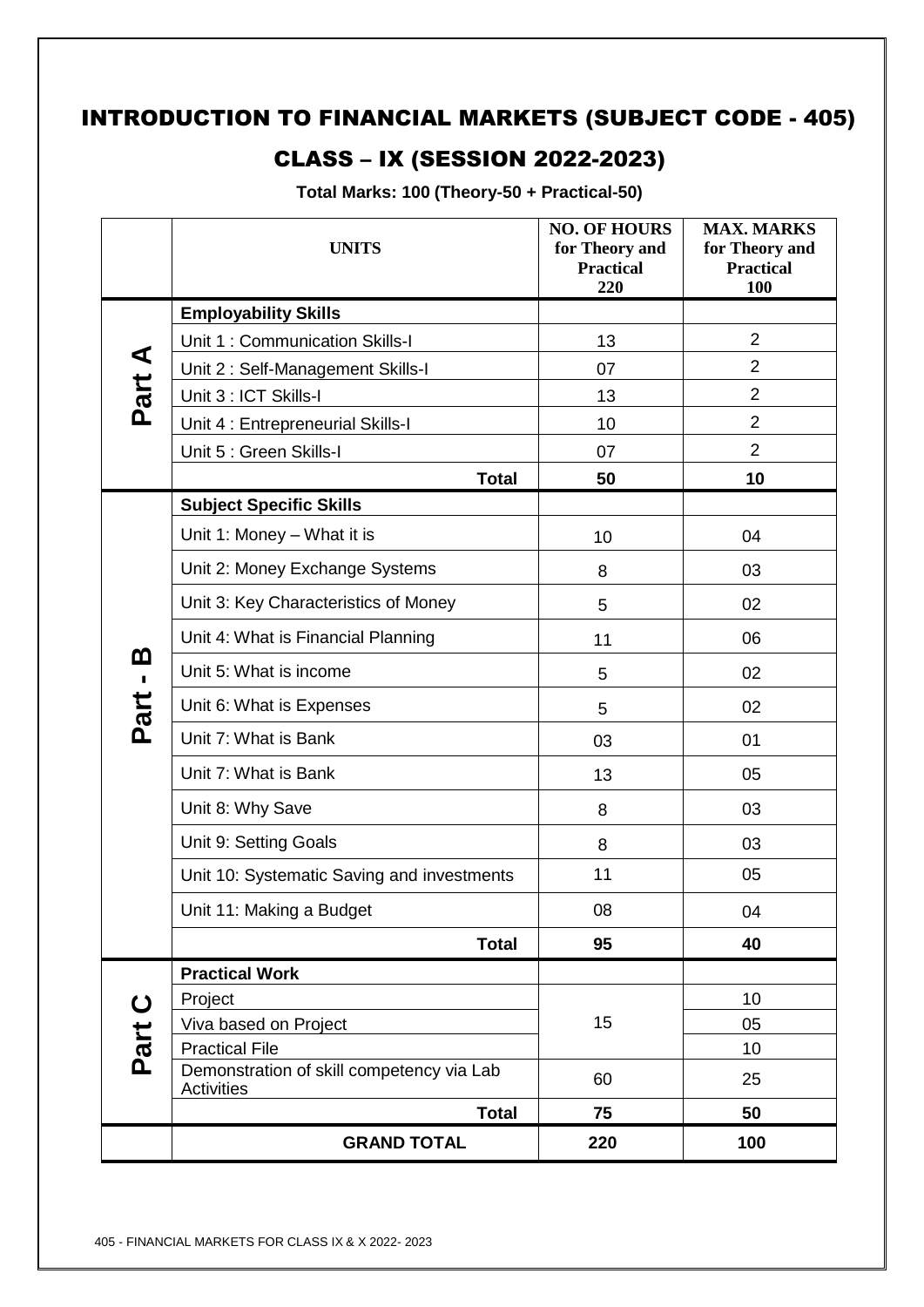## INTRODUCTION TO FINANCIAL MARKETS (SUBJECT CODE - 405)

## CLASS – X (SESSION 2022-2023)

**Total Marks: 100 (Theory-50 + Practical-50)**

|                      | <b>UNITS</b>                                                   | <b>NO. OF HOURS</b><br>for Theory and<br><b>Practical</b><br>220 | <b>MAX. MARKS</b><br>for Theory and<br><b>Practical</b><br>100 |
|----------------------|----------------------------------------------------------------|------------------------------------------------------------------|----------------------------------------------------------------|
|                      | <b>Employability Skills</b>                                    |                                                                  |                                                                |
|                      | Unit 1: Communication Skills-II*                               | 13                                                               |                                                                |
| $\blacktriangleleft$ | Unit 2: Self-Management Skills-II                              | 07                                                               | 3                                                              |
| Part                 | Unit 3 : ICT Skills-II                                         | 13                                                               | 3                                                              |
|                      | Unit 4 : Entrepreneurial Skills-II                             | 10                                                               | 4                                                              |
|                      | Unit 5 : Green Skills-II*                                      | 07                                                               |                                                                |
|                      | <b>Total</b>                                                   | 50                                                               | 10                                                             |
|                      | <b>Subject Specific Skills</b>                                 |                                                                  |                                                                |
|                      | Unit 1: Investment Basics                                      | 05                                                               | 02                                                             |
|                      | Unit 2: Securities                                             | 06                                                               | 02                                                             |
|                      | Unit 3: Primary Market                                         | 15                                                               | 07                                                             |
|                      | Unit 4: Secondary Market                                       | 15                                                               | 07                                                             |
| <u>ጠ</u>             | Unit 5: Derivatives                                            | 06                                                               | 02                                                             |
| Part                 | Unit 6: Depository                                             | 06                                                               | 02                                                             |
|                      | Unit 7: Mutual Funds                                           | 10                                                               | 04                                                             |
|                      | Unit 8: Miscellaneous                                          | 13                                                               | 06                                                             |
|                      | Unit 9: Concepts & Modes of Analysis                           | 13                                                               | 06                                                             |
|                      | Unit 10: Ratio Analysis                                        | 06                                                               | 02                                                             |
|                      | <b>Total</b>                                                   | 95                                                               | 40                                                             |
|                      | <b>Practical Work</b>                                          |                                                                  |                                                                |
|                      | Project                                                        |                                                                  | 10                                                             |
| $\mathbf C$          | Viva based on Project                                          | 15                                                               | 05                                                             |
| Part                 | <b>Practical File</b>                                          |                                                                  | 10                                                             |
|                      | Demonstration of skill competency via Lab<br><b>Activities</b> | 60                                                               | 25                                                             |
|                      | <b>Total</b>                                                   | 75                                                               | 50                                                             |
|                      | <b>GRAND TOTAL</b>                                             | 220                                                              | 100                                                            |

**Note: \* marked units are to be assessed through Internal Assessment/ Student Activities. They are not to be assessed in Theory Exams**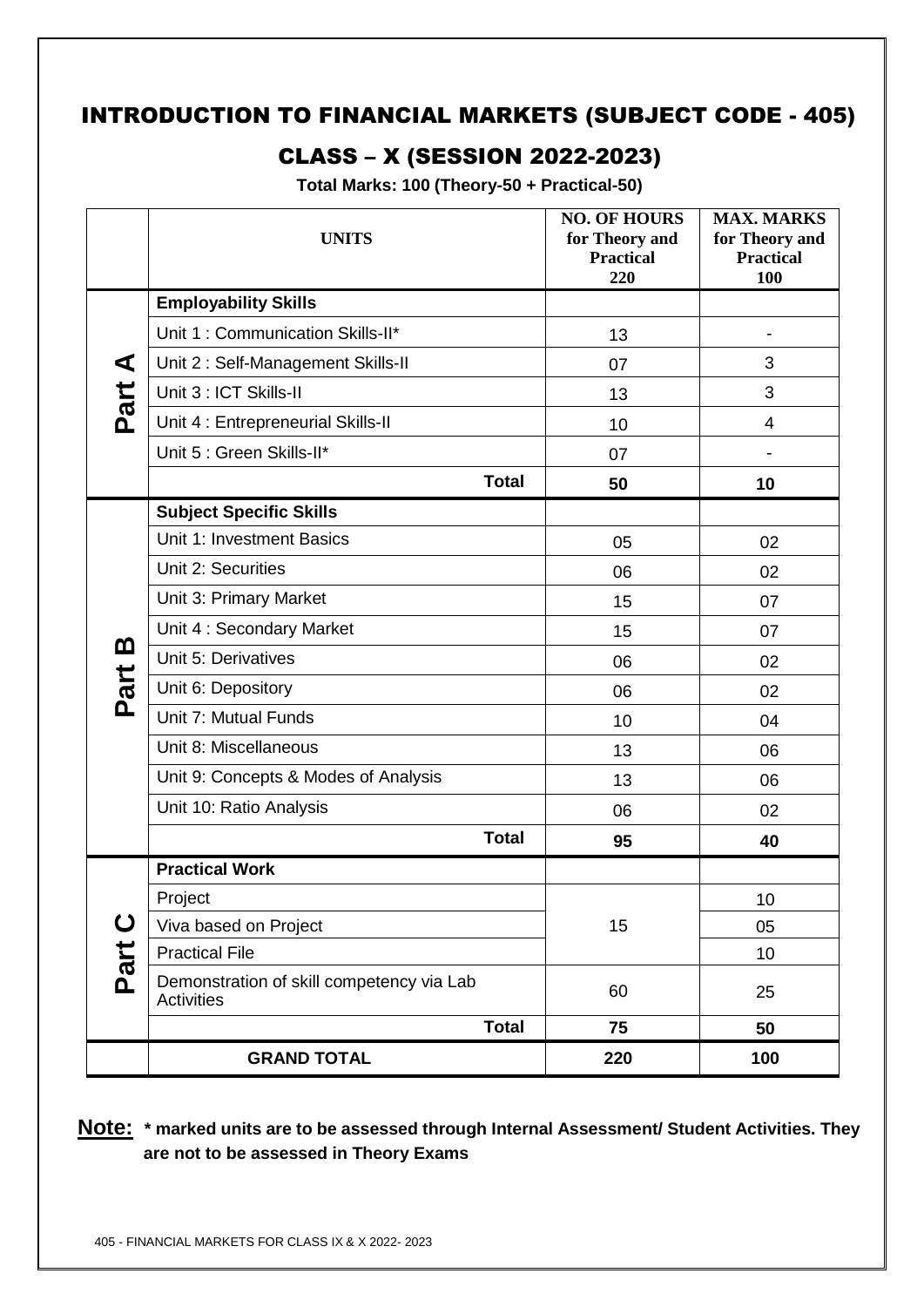## INTRODUCTION TO FINANCIAL MARKETS (SUB. CODE 405)

## CLASS – X (SESSION 2022-2023) DETAILED CURRICULUM/TOPICS:

#### **Part-A: EMPLOYABILITY SKILLS**

| <b>S. No.</b> | <b>Units</b>                                               | <b>Duration in Hours</b> |
|---------------|------------------------------------------------------------|--------------------------|
|               | Unit 1: Communication Skills-II*                           | 13                       |
| 2.            | Unit 2: Self-management Skills-II                          | 07                       |
| 3.            | Unit 3: Information and Communication Technology Skills-II | 13                       |
| 4.            | Unit 4: Entrepreneurial Skills-II*                         | 10                       |
| 5.            | Unit 5: Green Skills-II                                    | 07                       |
|               | <b>TOTAL DURATION</b>                                      | 50                       |

**Note: \* marked units are to be assessed through Internal Assessment/ Student Activities. They are not to be assessed in Theory Exams** 

**The detailed curriculum/ topics to be covered under Part A: Employability Skills can be downloaded from CBSE website**.

| <b>S. No.</b> | <b>Units</b>                         | <b>Duration in Hours</b> |
|---------------|--------------------------------------|--------------------------|
| 1.            | Unit 1: Investment Basics            | 5                        |
| 2.            | Unit 2: Securities                   | 6                        |
| 3.            | Unit 3: Primary Market               | 15                       |
| 4.            | Unit 4: Secondary Market             | 15                       |
| 5.            | Unit 5: Derivatives                  | 6                        |
| 6.            | Unit 6: Depository                   | 6                        |
| 7.            | Unit 7: Mutual Funds                 | 10                       |
| 8.            | Unit 8: Miscellaneous                | 13                       |
| 9.            | Unit 9: Concepts & Modes of Analysis | 13                       |
| 10            | Unit 10: Ratio Analysis              | 6                        |
|               | <b>TOTAL DURATION</b>                | 95                       |

## Part-B – SUBJECT SPECIFIC SKILLS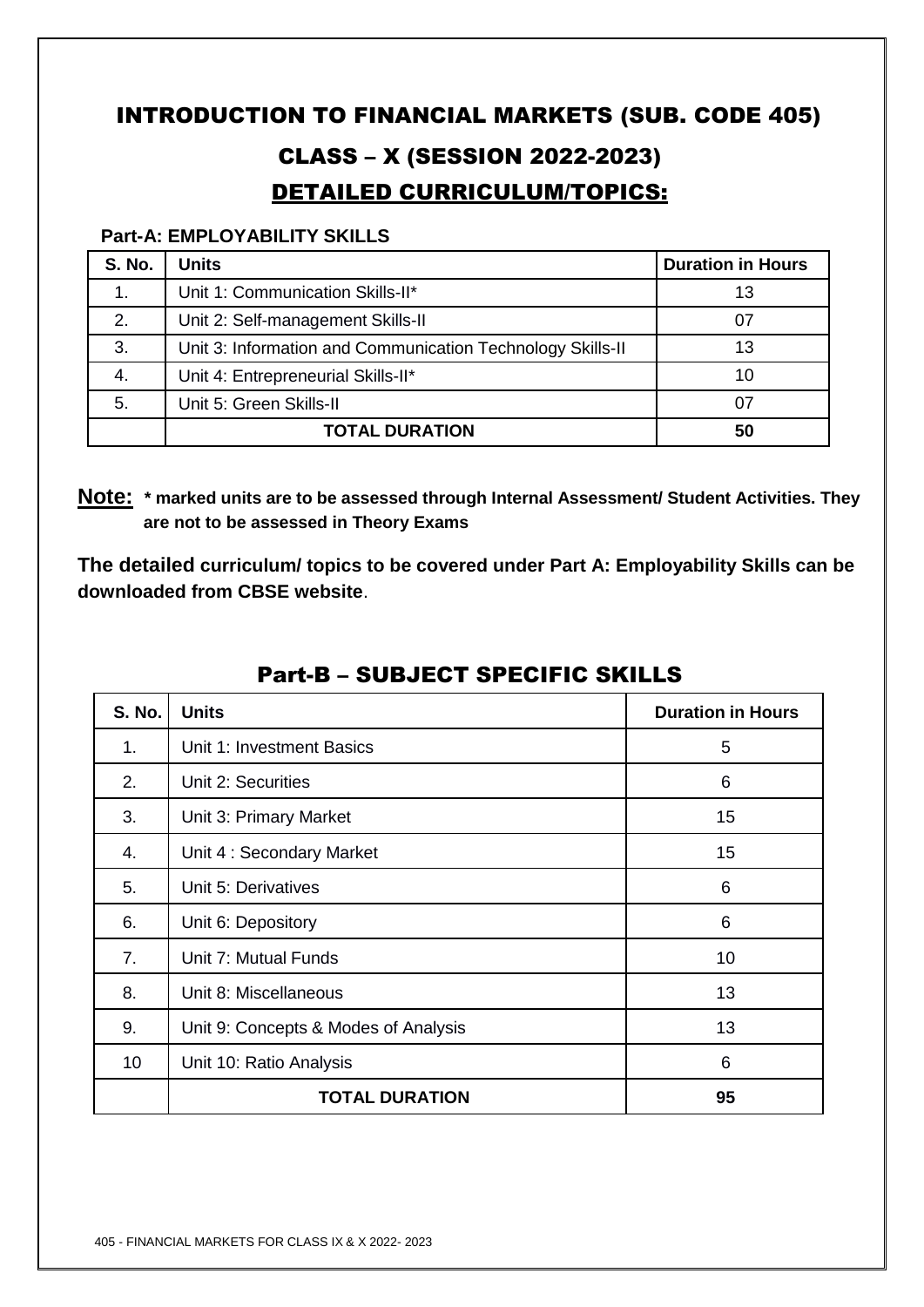| <b>UNIT</b>                    | <b>SUB-UNIT</b>          | <b>SESSION/ ACTIVITY/ PRACTICAL</b>                                                                                                                                                                                            |
|--------------------------------|--------------------------|--------------------------------------------------------------------------------------------------------------------------------------------------------------------------------------------------------------------------------|
| 1. INVESTMENT<br><b>BASICS</b> | Saving Vs.<br>Investment | Session-1<br><b>Causes of Investment</b><br>Tools of Investment<br>Needs of Investment<br><b>Activity</b><br>• Interactive lecture: Situation to Calculation of the<br>Investment<br>• Calculate Bank and Post Office Deposits |
|                                | <b>Stock Exchange</b>    | <b>Session -2</b><br>• Define Stock Exchange<br><b>Identify National Stock Exchanges</b><br><b>Activity</b><br>• Collection Market Return Charts and Sheets,<br><b>Discuss</b>                                                 |
|                                | <b>Electronic Shares</b> | Session -3<br>Find the Depositories of the Country.<br><b>Activity</b><br>Fill DRF (Demand Request Form)                                                                                                                       |
| 2. SECURITIES                  | <b>Securities Market</b> | Session -1<br>• Who can invest Insecurities Market?<br><b>Securities Platform</b><br><b>Activity</b><br>• Live Trading/Watch Business Channels                                                                                 |
|                                | Regulators               | Session -2<br>• Need of Regulators<br>• Role of SEBI<br><b>Activity</b><br>Role Play of SEBI Representative                                                                                                                    |
|                                | Market<br>Participants   | Session -3<br>• Participant Registration<br><b>Transaction through Participants</b><br>$\bullet$<br><b>Activity</b><br>• How to become Participants.<br>Role Play<br>٠                                                         |
| 3. PRIMARY<br><b>MARKET</b>    | <b>New Issue Market</b>  | <b>Session-1</b><br>Who can bring new issue?<br><b>Role of Primary Market</b><br><b>Activity</b><br>• Visit in Stock Exchange to collect Reports and IPO<br>Forms                                                              |
|                                | <b>Issue of Shares</b>   | Session -2<br>• Need for issue<br><b>Market Capitalization</b><br><b>Public Vs Private Placement</b><br><b>Activity</b><br>Learn how to fill IPO                                                                               |
|                                | Saturated<br>Prospectus  | <b>Session -3</b><br>Draft offer documents<br>Listing agreement<br>SEBI role<br><b>Activity</b><br>Bring prospectus from the Stock<br>Exchange and readhighlights                                                              |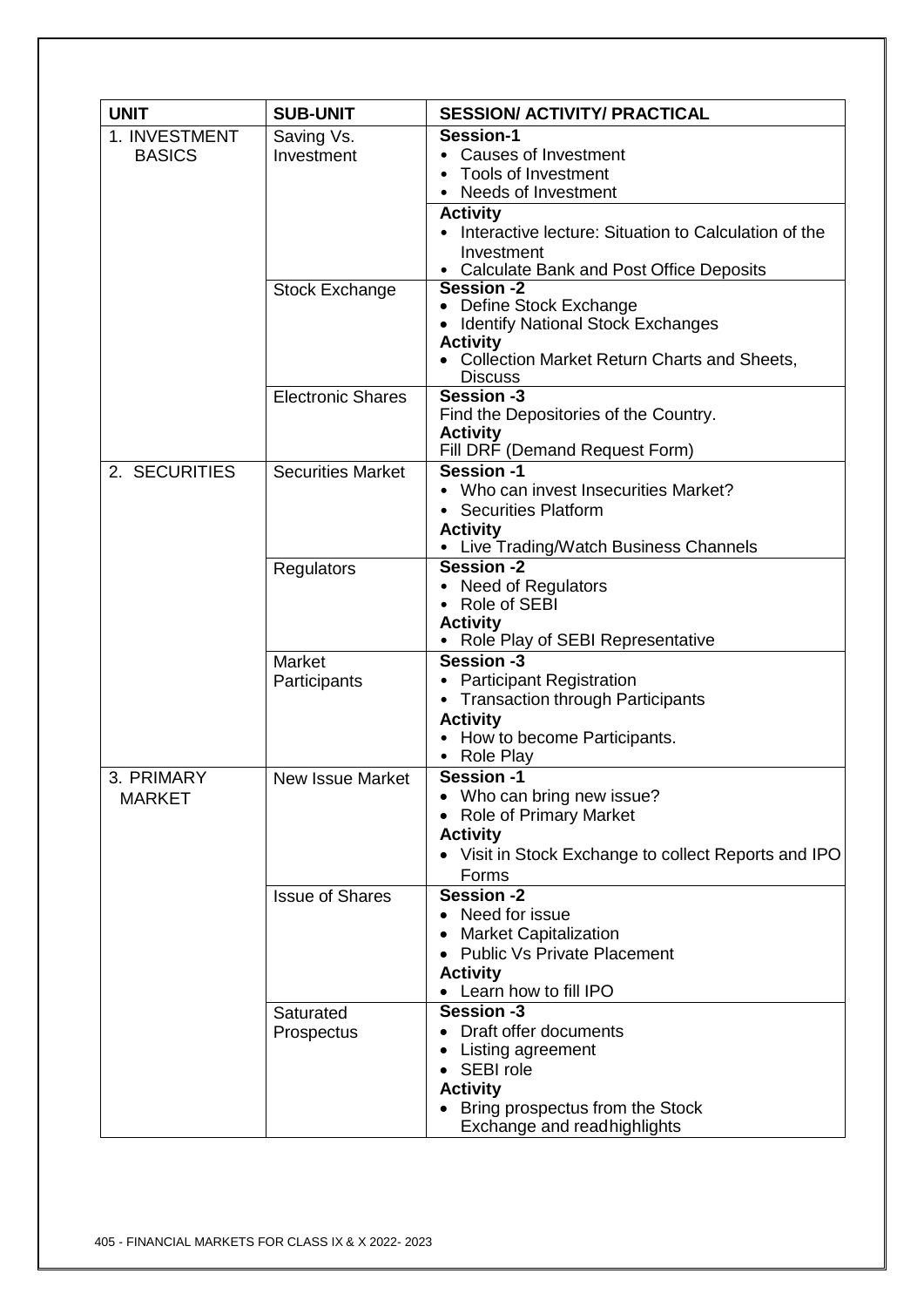| <b>UNIT</b>                   | <b>SUB-UNIT</b>                             | <b>SESSION/ ACTIVITY/ PRACTICAL</b>                                                                                                                                                                                                               |
|-------------------------------|---------------------------------------------|---------------------------------------------------------------------------------------------------------------------------------------------------------------------------------------------------------------------------------------------------|
| 4. SECONDARY<br><b>MARKET</b> | <b>Securities Market</b>                    | Session -1<br>• Difference between Primary Market and<br><b>Secondary Market</b><br><b>Activity</b><br>• Visit to Stock Exchange and Broking Houses                                                                                               |
|                               | <b>Stock Exchange</b>                       | in the nearbyarea for interaction with broker $\cdot$<br>Session -2<br>Identify Demutualize Stock Exchange of India<br><b>Process of SBTS</b><br><b>Activity</b><br><b>Operations of Online/ Electronic Trading</b>                               |
|                               | Trading                                     | Session -3<br>• Direct Market Access<br><b>Study Contract Note</b><br>• Calculate Brokerage<br><b>Activity</b><br>• Interactive lecture: Pre-trading/ Post-trading<br>Instructions<br>Participate in live/ mock trading & visit www.<br>nlt.co.in |
| 5. DERIVATIVES                | <b>Futures and</b><br><b>Options Market</b> | Session -1<br>• Find the Derivatives Instruments<br>• Difference between future and options<br><b>Activity</b><br>• Risk and Return of Derivative Trading<br><b>Mock Trading Techniques of Derivatives</b><br>$\bullet$                           |
|                               | Commodity                                   | <b>Session -2</b><br>Identify the features of Commodity Derivatives<br>• Distinguish between Commodity & Financial<br>Derivatives                                                                                                                 |
|                               |                                             | <b>Activity</b><br><b>Risk and Returns of Commodity Trading</b><br><b>Trading Techniques Basics of Commodity Market</b>                                                                                                                           |
| <b>6. DEPOSITARY</b>          | Holding of<br><b>Securities</b>             | Session - 1<br>Similarities between Bank and Depositary<br><b>Role of Depositary</b><br>$\bullet$<br><b>Activity</b><br><b>Benefits of Holding Electronic Shares</b><br><b>Discussion on Physical Securities</b>                                  |
|                               | Ownership                                   | <b>Session -2</b><br><b>Benefits of Equity Ownership</b><br>Describe ISIN<br><b>Role of Custodians</b><br><b>Activity</b><br>Discuss Corporate Actions of any Company<br><b>Calculate all Corporate Benefits</b>                                  |
|                               | Dematerialization                           | <b>Session -3</b><br>Conversion of Physical to Electronic form to<br>shares<br><b>Demat Benefits</b><br><b>Activity</b><br>All steps of Demat                                                                                                     |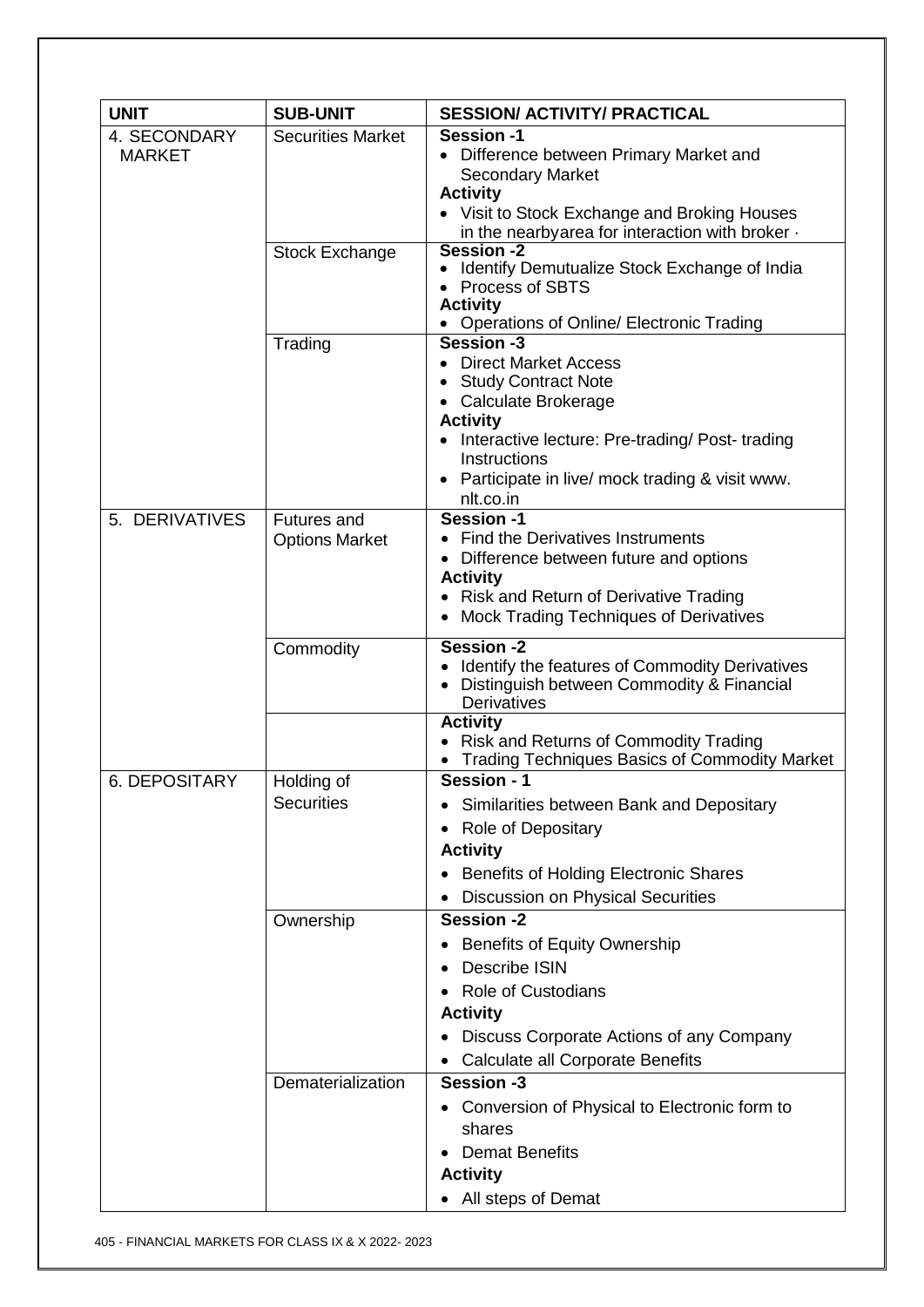| <b>UNIT</b>                  | <b>SUB-UNIT</b>          | <b>SESSION/ ACTIVITY/ PRACTICAL</b>                                     |
|------------------------------|--------------------------|-------------------------------------------------------------------------|
|                              |                          | • Fill DRF and Submit in DP                                             |
|                              |                          |                                                                         |
| 7. MUTUAL                    | <b>Basics of Mutual</b>  | Session -1                                                              |
| <b>FUNDS</b>                 | Fund                     | Define MF<br>$\bullet$                                                  |
|                              |                          | Benefits of MF                                                          |
|                              |                          | How to calculate NAV                                                    |
|                              |                          | Procedure of NFO                                                        |
|                              |                          | <b>Activity</b>                                                         |
|                              |                          | Calculate Returns of the Schemes.                                       |
|                              |                          | Find best suited scheme for each student                                |
|                              | Active/Passive           | <b>Session -2</b>                                                       |
|                              | Fund                     | • Tools and Techniques of Active and Passive                            |
|                              |                          | Fund                                                                    |
|                              |                          | <b>Activity</b>                                                         |
|                              |                          | <b>Risk and Returns of MF</b>                                           |
|                              |                          | Role plays portfolio manager                                            |
| 8. MISCELLA-<br><b>NEOUS</b> | <b>Corporate Actions</b> | Session - 1                                                             |
|                              |                          | Distinguish b/w Cash benefits and Stock<br>$\bullet$<br><b>Benefits</b> |
|                              |                          | • Tools of Corporate Actions                                            |
|                              |                          | <b>Activity</b>                                                         |
|                              |                          | Why Company provide Corporate Benefits.                                 |
|                              |                          | • Calculate all Corporate Benefits.                                     |
|                              | Index                    | <b>Session -2</b>                                                       |
|                              |                          | Describe Nifty / Sensex                                                 |
|                              |                          | <b>How Nifty Calculate?</b><br>$\bullet$                                |
|                              |                          | <b>Activity</b>                                                         |
|                              |                          | • Nifty Behavior and uses                                               |
|                              | Clearing &               | • Presentation on Nifty - 50<br>Session-3                               |
|                              | Settlement               | <b>Clearing Corporation of NSE</b>                                      |
|                              |                          | <b>Rolling Settlement</b>                                               |
|                              |                          | <b>Activity</b>                                                         |
|                              |                          | How NSCCL Eliminate the Risk of Counter Party                           |
|                              |                          | • Visit to clearing Dept. Of Exchange                                   |
|                              | <b>Post Market</b>       | Session-4                                                               |
|                              | <b>Activities</b>        | Ex/Cum No Delivery Period BC/RD Ex-Date IPF                             |
|                              |                          | Arbitration                                                             |
|                              |                          | <b>Activity</b><br><b>Discuss the Arbitration Cases</b>                 |
| 9. CONCEPTS &                | <b>Time Value of</b>     | <b>Session-1</b>                                                        |
| <b>MODES OF</b>              | Money*                   | <b>Simple Interest</b>                                                  |
| <b>ANALYSIS</b>              |                          | <b>Compound Interest</b><br><b>Effective</b>                            |
|                              |                          | <b>Annual Return</b>                                                    |
|                              |                          | <b>Activity</b>                                                         |
|                              |                          | <b>Practice through Log Book and Scientific</b><br><b>Calculator</b>    |